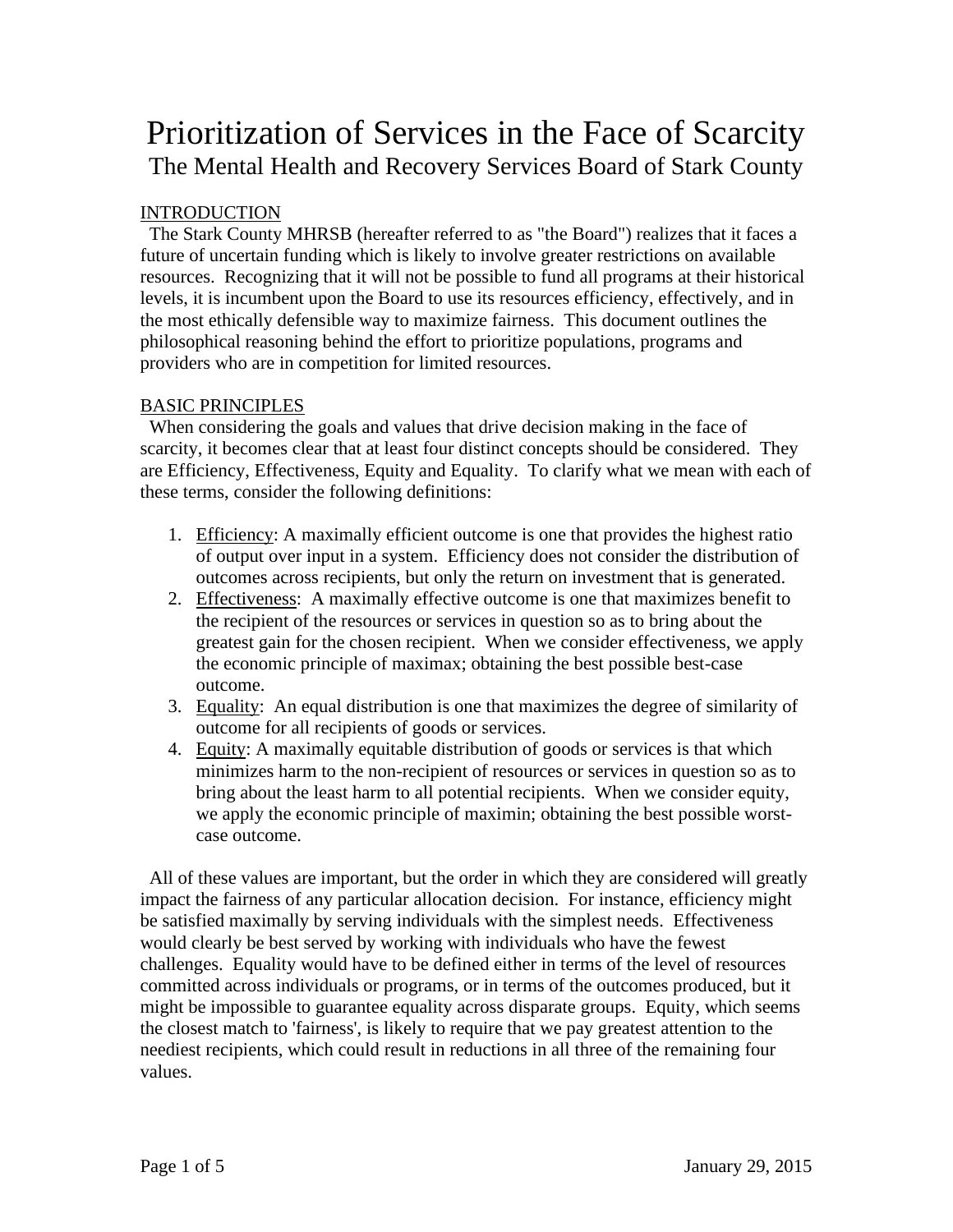After careful discussion, we have determined that the highest priority when making difficult budgetary decisions in the midst of economic challenge is to help those in greatest need. This goal comports with the concept of equity as defined above. We believe that when we are not able to do everything that we would like to for all potential recipients of services, it is imperative that we place higher priority on serving individuals who face the greatest risk of the most serious outcomes if not served. Given the choice between making marginal improvements for individuals who are relatively stable and well off versus preventing death or significant harms to others, when we do not have the resources to do both, we believe that it is ethically incumbent upon us to attend to the needs of those who are worst off. This position is based both on a recognition that the Board plays an important role as a safety net provider, and is thus consistent with our mission, and also on the fact that we have already identified priority populations specifically based on the seriousness of the risks that those groups face.

 In choosing to place highest priority on the value of equity, it is important to recognize that we are not completely ignoring the other relevant values. Efficiency and effectiveness will still play significant roles in our allocation decisions. For instance, it might be possible that a particular service could be provided that would generate true profit, such that by offering that service to individuals who produce a positive revenue stream to the agency that is fungible, increased resources would then be available to serve other individuals who would otherwise have no access to services. If such a scenario were available, then by choosing to be very efficient in the use of our resources, and by leveraging those resources, we could actually do more good for individuals who are least advantaged. In this situation, the potentially more advantaged but revenue producing individual is not actually in competition for resources with the less advantaged individual, since it is by serving the former that we are able to serve the latter. This would be a scenario in which being efficient with our resources increases our ability to be equitable and we believe that our funded organizations should seize all such opportunities.

 Likewise with regard to effectiveness, there could be times when choosing an effective option also works to the advantage of equity. When we aim to increase the equity of our allocation decisions, we must take into account the likelihood of producing positive and measurable results. Our goal is to make decisions that are calculated to maximize the benefit to the least advantaged, and we cannot know if we are doing that unless we make judgments about the probable effectiveness of any particular program. Therefore, given multiple programs that each aim to target those at greatest risk, assuming that we have limited funding, we should choose that program that offers good evidence for its efficacy.

 In summary of our overall position, we believe that the concept of equity should play heavily in prioritization decisions and that the values of efficiency and effectiveness should be applied in a supportive role of our efforts to be fair. One overriding concern that we recognize as a natural outgrowth of our commitment to fairness is that, in an environment of scarcity, the Board should attend most closely to the impact that a failure to fund a particular program is likely to have on those who are not served. Based on this perspective, it should become clear that equity demands that the Board serve those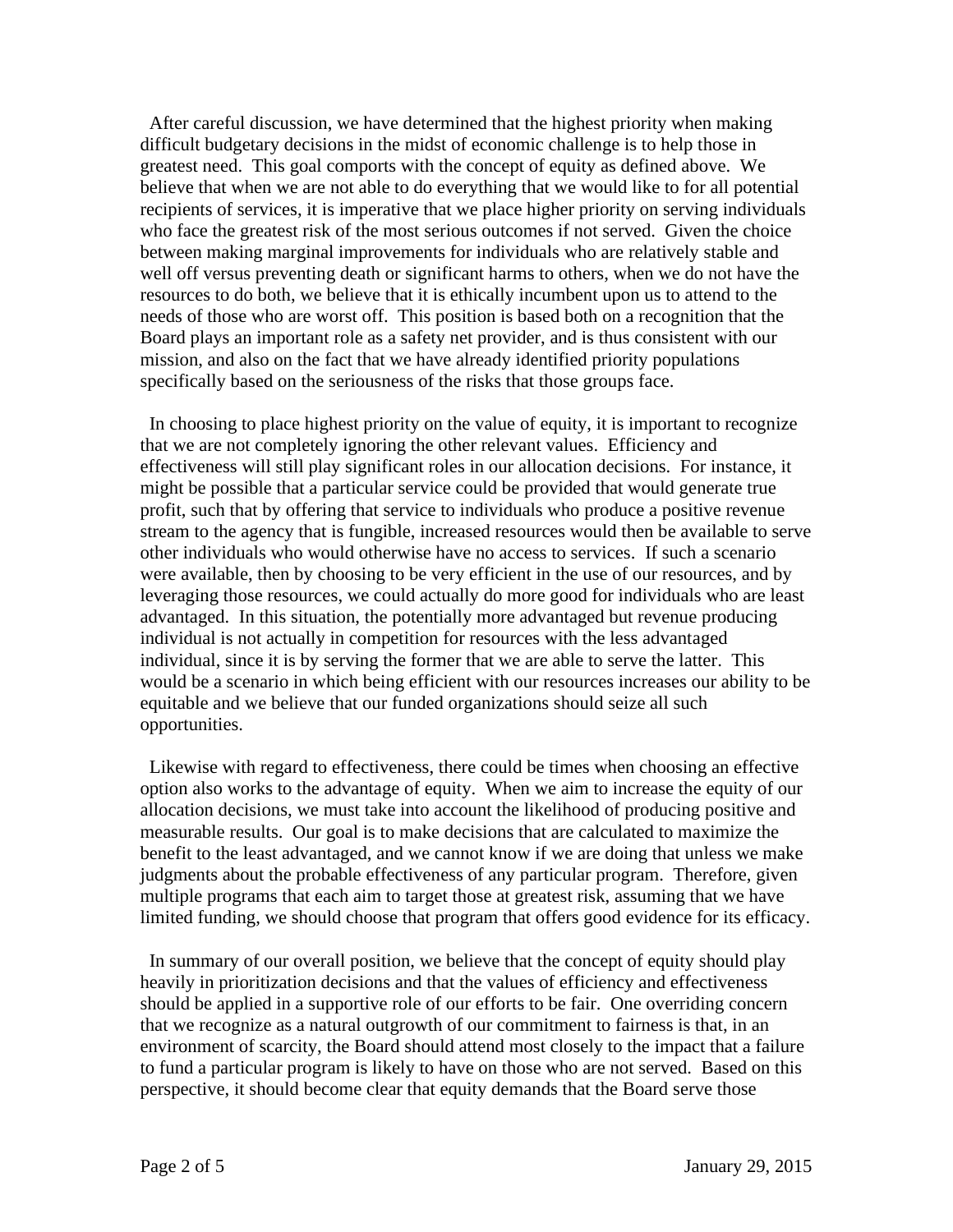individuals who face serious risks that cannot be mitigated in other ways. As a safety net provider, it is ethically appropriate for the Board to prefer to serve individuals who cannot access private insurance to receive alternative services, unless by serving individuals who do have strong revenue sources we can shift costs successfully enough to provide greater services to the uninsured or under-insured. In considering this example, we must consider only real and accessible alternatives. If an alternative exists elsewhere, and by referring clients out we can utilize our resources for those who have no other alternatives, then referrals should be made. If there is no real ability to access alternatives, or if by serving those who do have alternatives we can serve more individuals who have no alternatives, then we should provide the service ourselves. However, we should be clear that an individual who has a real option to access alternate sources of support and who *volitionally* refuses to do so shall be considered to have other options and will not be given high priority in Board programs. This principle will recur in many of the priority categories that are described below.

In order to clarify our priorities, the Stark County Board engaged in extensive discussions to determine what the basic function of the Board is, what the desires of governing bodies and the local electorate are, and under what mandates the Board operates. After careful conversation, the Board has determined that while it would like to fund all relevant and legitimate programs, it must prioritize its expenditures to A) satisfy legal/regulatory mandates and essential aspects of the organization's mission, and B) maximize equity. By increasing efficiency, we can certainly leverage the resources at our disposal, but when forced to make choices between deserving programs, we must consider our duty to serve as a safety net provider and to protect individuals and the community from the most serious risks first, before moving on to lower priority efforts. On that basis, the Board has adopted the following priorities.

#### PRIORITIZATION CATEGORIES

## FIRST PRIORITY: SATISYING MANDATES

True Mandates: Identify those services that we are legally required to provide and the degree to which we must provide them. Satisfy these mandates while recognizing that some requirements are merely contingent as opposed to absolute mandates, and many mandates do not specify minimum spending. It is also important at this stage to include consideration of mission-based functions of the Board that, even if not legally required, are essential to the character of the Board itself.

#### SECOND PRIORITY: RESPONDING TO URGENT RISK

Urgent Risk: If funds remain after supporting higher priority programs, fund those programs that would result in substantial and urgent harms if not funded. Urgent risk should be understood to mean that if the funding were removed, individuals would be at imminent risk of seriously harming themselves or others or would be exposed to potentially life threatening withdrawal from substances. When considering risk, it is essential to evaluate the degree to which individuals who are not served by programs that are funded by the Board might be able to find the needed services elsewhere. If services are available elsewhere or with alternate funding, then the need for Board funding should not be considered urgent.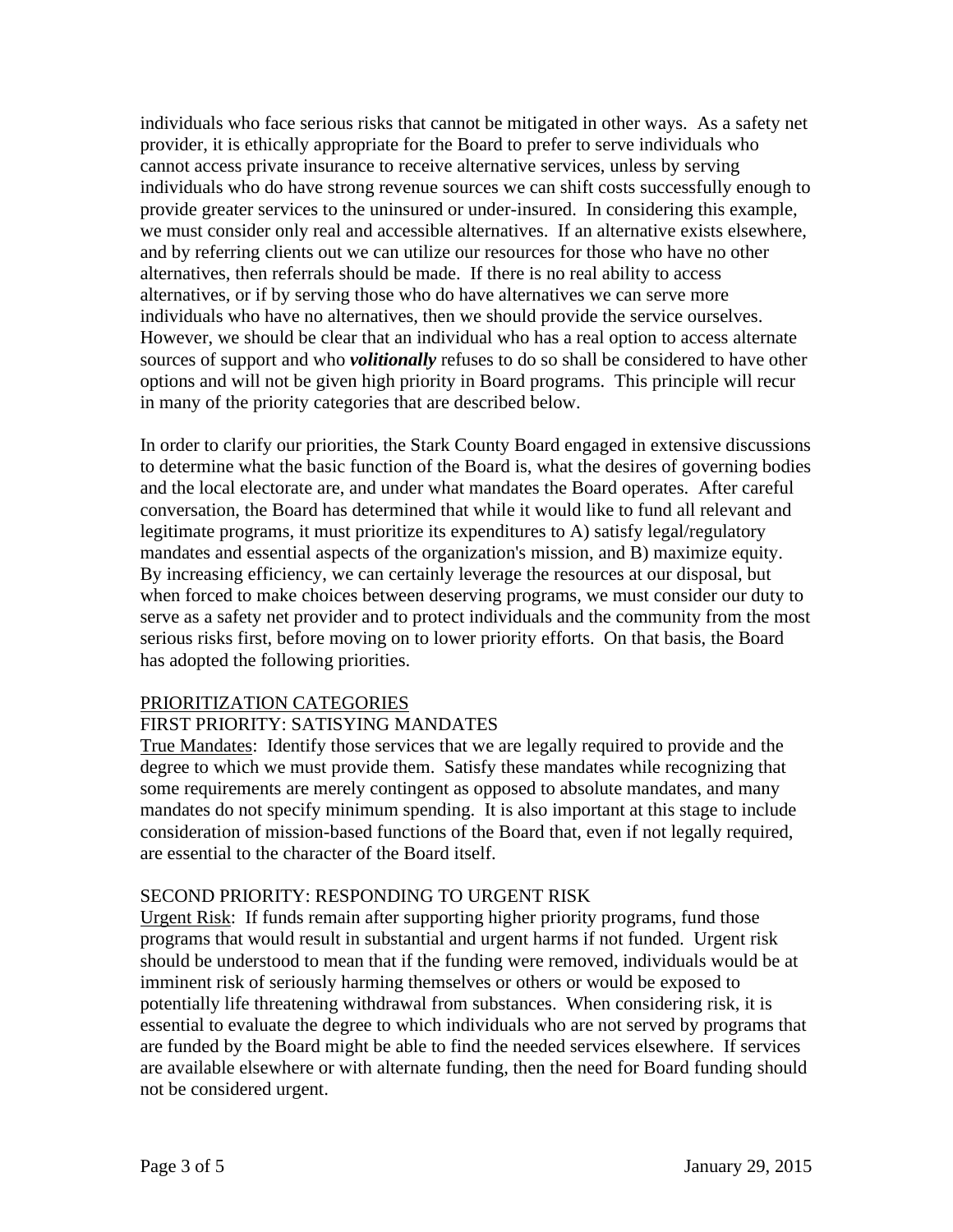# THIRD PRIORITY: RESPONDING TO HIGH RISK

High Risk: If funds remain after supporting higher priority programs, fund those programs that would result in substantial but non-urgent harms if not funded. High risk should be understood to mean that if the funding were removed, individuals would be at risk of loss of basic self-care skills which would impair functioning, they would likely degenerate into the urgent risk category, or they would pose a general public safety risk. When considering risk, it is essential to evaluate the degree to which individuals who are not served by programs that are funded by the Board might be able to find the needed services elsewhere. If services are available elsewhere or with alternate funding, then the need for Board funding should not be considered high.

# FOURTH PRIORITY: RESPONDING TO SERIOUS RISK

Serious Risk: If funds remain after supporting higher priority programs, fund those programs that would result in loss of function in the unspecified future. Serious risk should be understood to mean that if the funding were removed, individuals would be at risk of developing significant functional issues related to SPMI, SMI, SED and Severe SU such that, without intervention, their condition would likely degenerate into a higher level risk at some point in the non-imminent future. When considering risk, it is essential to evaluate the degree to which individuals who are not served by programs that are funded by the Board might be able to find the needed services elsewhere. If services are available elsewhere or with alternate funding, then the need for Board funding should not be considered serious.

## FIFTH PRIORITY: RESPONDING TO IMPORTANT NEEDS

Important Needs: If funds remain after supporting higher priority programs, fund those programs that support other important goals. Important needs should be understood to mean that if the funding were removed, individuals would be at risk of degradation of their social functioning, higher cognitive development, and employment success. When considering risk, it is essential to evaluate the degree to which individuals who are not served by programs that are funded by the Board might be able to find the needed services elsewhere. If services are available elsewhere or with alternate funding, then the need for Board funding should not be considered important.

## SIXTH PRIORITY: RESPONDING TO LEGITIMATE NEEDS

Legitimate Needs: If funds remain after supporting higher priority programs, fund those programs that support valuable goals for non-priority populations. Legitimate needs should be understood to mean that if the funding were removed, individuals would be at risk of experiencing poorer outcomes with regard to non-urgent risks associated with any of the issues outlined above.

## ADDITIONAL CONSIDERATIONS

 A variety of additional considerations will serve as an overlay to the above-delineated priorities in order to offer a more fine grained prioritization when multiple organizations compete for funds at a single priority level. These considerations will include the following: